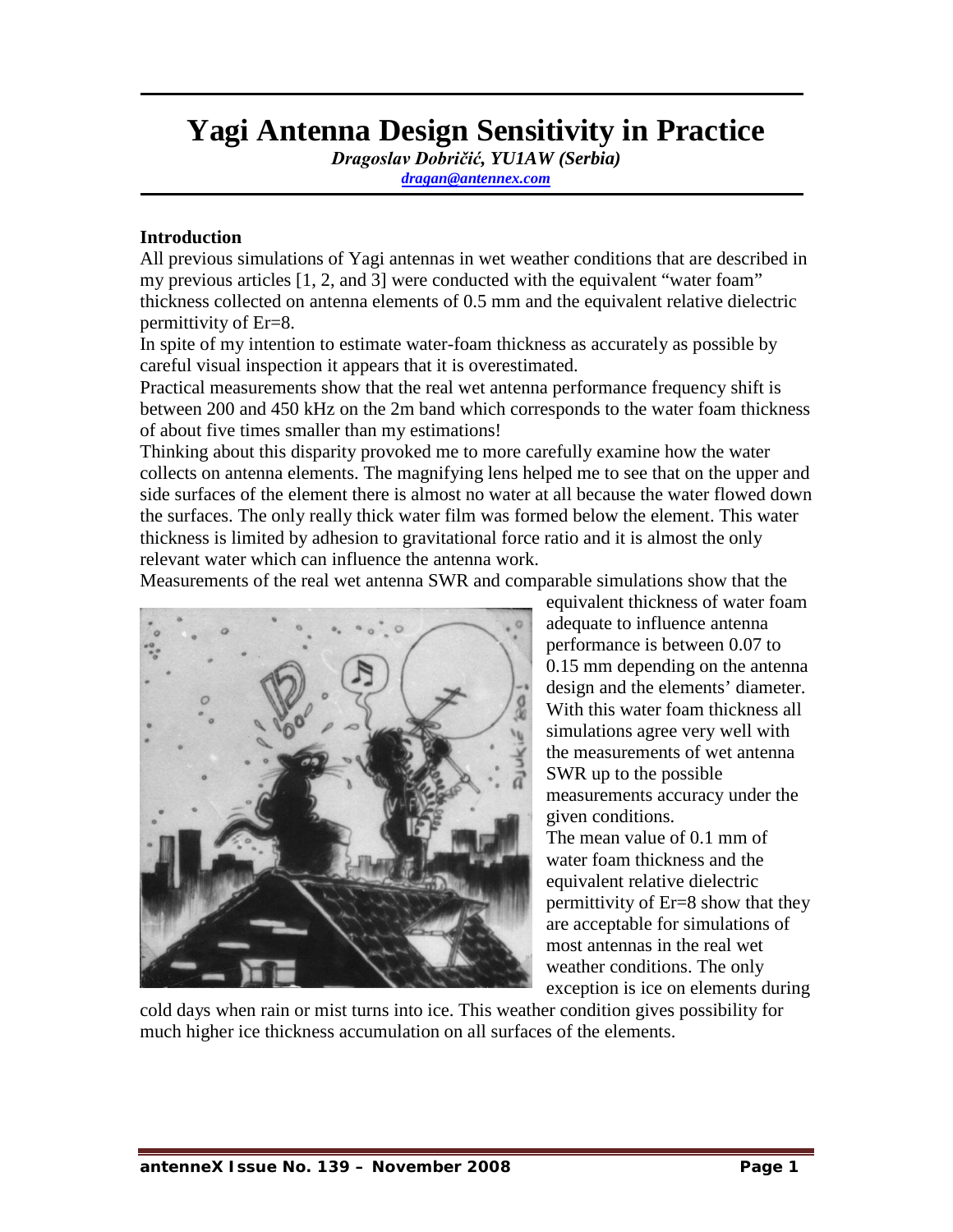

*Boom length and average gain of dry and wet (0.1 mm) Yagi antennas of various experimenters*



*Average Q-factor of dry and wet (0.1 mm) Yagi antennas of various experimenters*

## **The antenna simulation results with 0.1 mm water-foam thickness**

New antenna simulations using a newly estimated value of 0.1 mm for water foam thickness was a protracted and tedious effort.

All antennas that have previously been simulated are re-simulated again with the new water foam thickness. The results are averaged over 144-146 MHz band and sorted in the similar way as in my article [2] in order to be easier for making comparisons.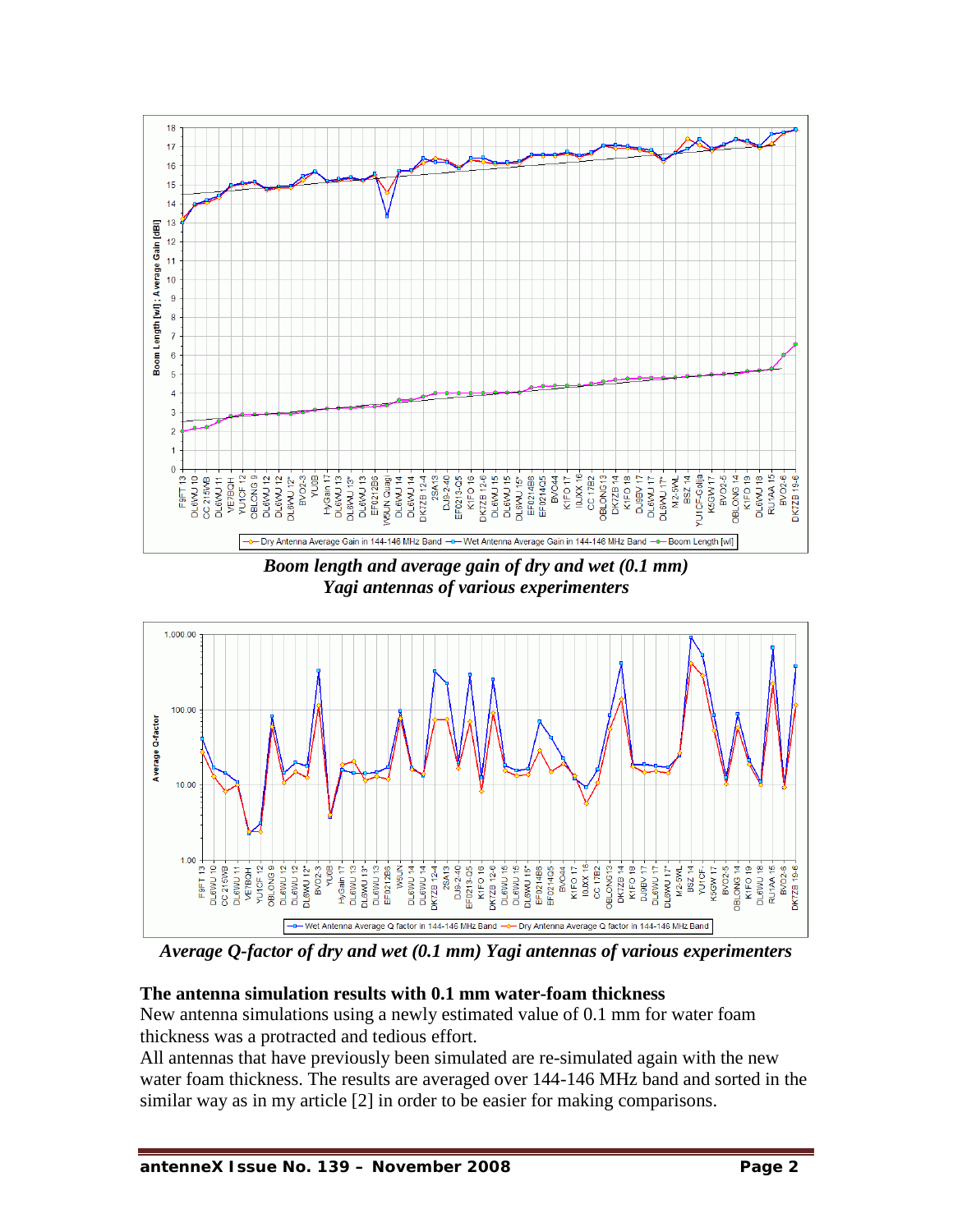Because the boom length of Yagi antenna is probably the most suitable to be used as a reference parameter by which all antennas can be compared, I decided again to sort all analyzed antennas according to their boom length in wavelengths as an ascending series. This gives me a systemized set of antenna results and thus better insight in the antenna performances by comparing them to the antenna neighbors and to the other antennas in series but also to the results of previous simulation with 0.5 mm water foam thickness. This difficult and tedious work gave me satisfaction in the end when it turns out that my initial assumptions about Yagi antenna sensitivity, which I portrayed in my articles about Yagi antenna Q factors [1, 2 and 3], and possible antenna sensitivity testing by its behavior in wet weather conditions, were confirmed completely.



*Average SWR of dry and wet (0.1 mm) Yagi antennas of various experimenters*



*Boom length and average gain to boom length ratio of dry and wet (0.1 mm) Yagi antennas of various experimenters*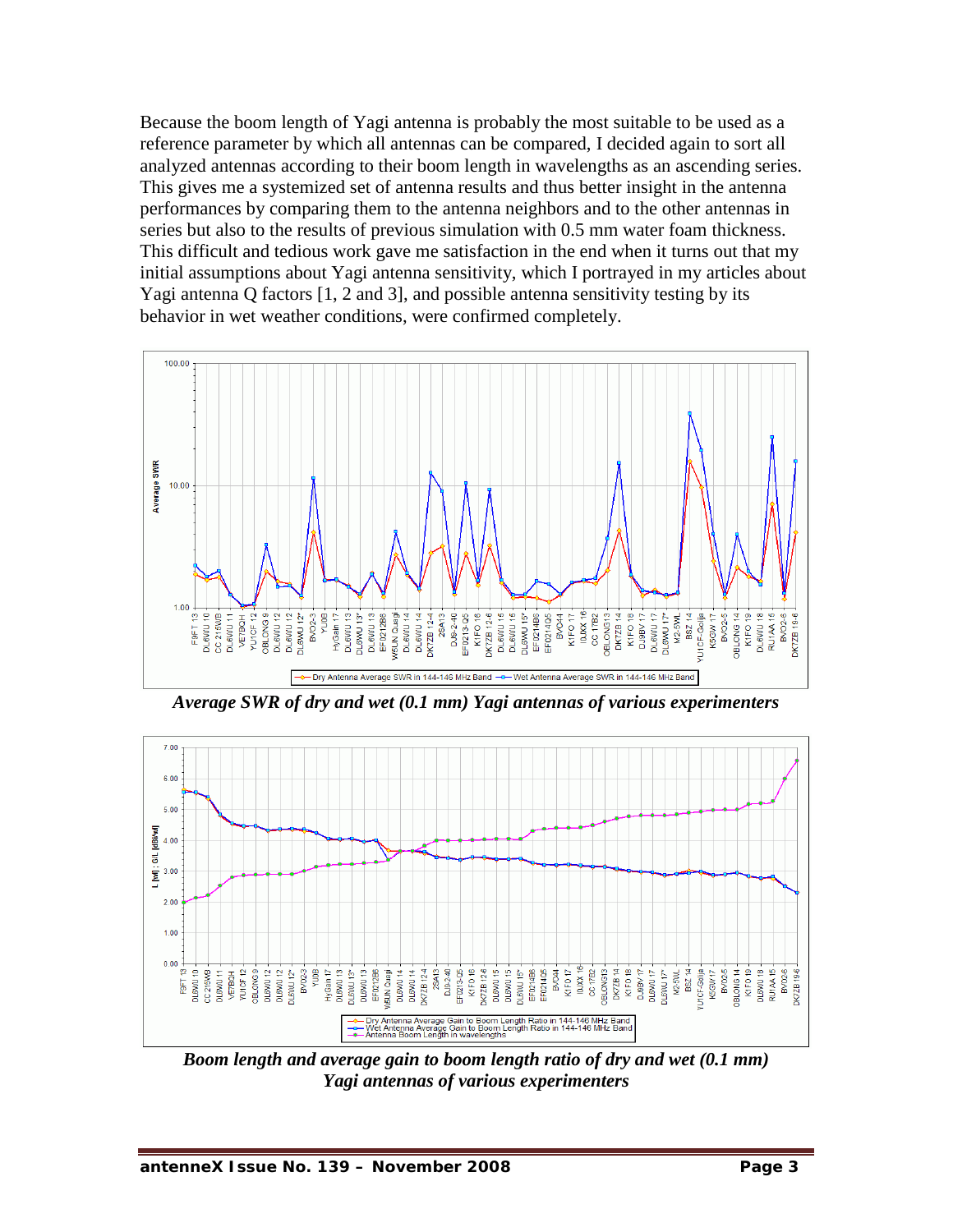## **Analysis of the results**

Because the gain of optimally designed Yagi antennas should increase about 2.3 dB for every boom length doubling according to DL6WU works from almost 30 years ago, I draw again two black colored lines of the average antenna gain for given Yagi antenna boom length.

It means that the poorly designed antennas are much below that line and the extraordinary high gain antennas are much above this line.

Some values for gain, Q factor or SWR may look strange, but don't forget that those values are averaged values in entire 144-146 MHz band!

If the SWR of some antenna is too high it usually means that this antenna has very high Q factor and narrow working band and that its SWR on upper part of 2 m band is high. With this antenna you can have good SWR at the beginning, and very often much below the band. It can be used for EME and DX work but high SWR can prevent work on FM, satellite and emergence frequencies.



*Boom length and average gain of wet (0.1 mm) and dry Yagi antennas of various experimenters sorted according to wet antenna gain increase*

Even at the first sight it is obvious from presented diagrams that there are no extraordinary high gain antennas at all!

That confirmed again my assumption stated in one of my previous articles [2] about the thirty-year old dead end for further significant Yagi antenna improvements.

All designs are very close to the average gain line! Small differences are usually due to longer or shorter antenna boom length.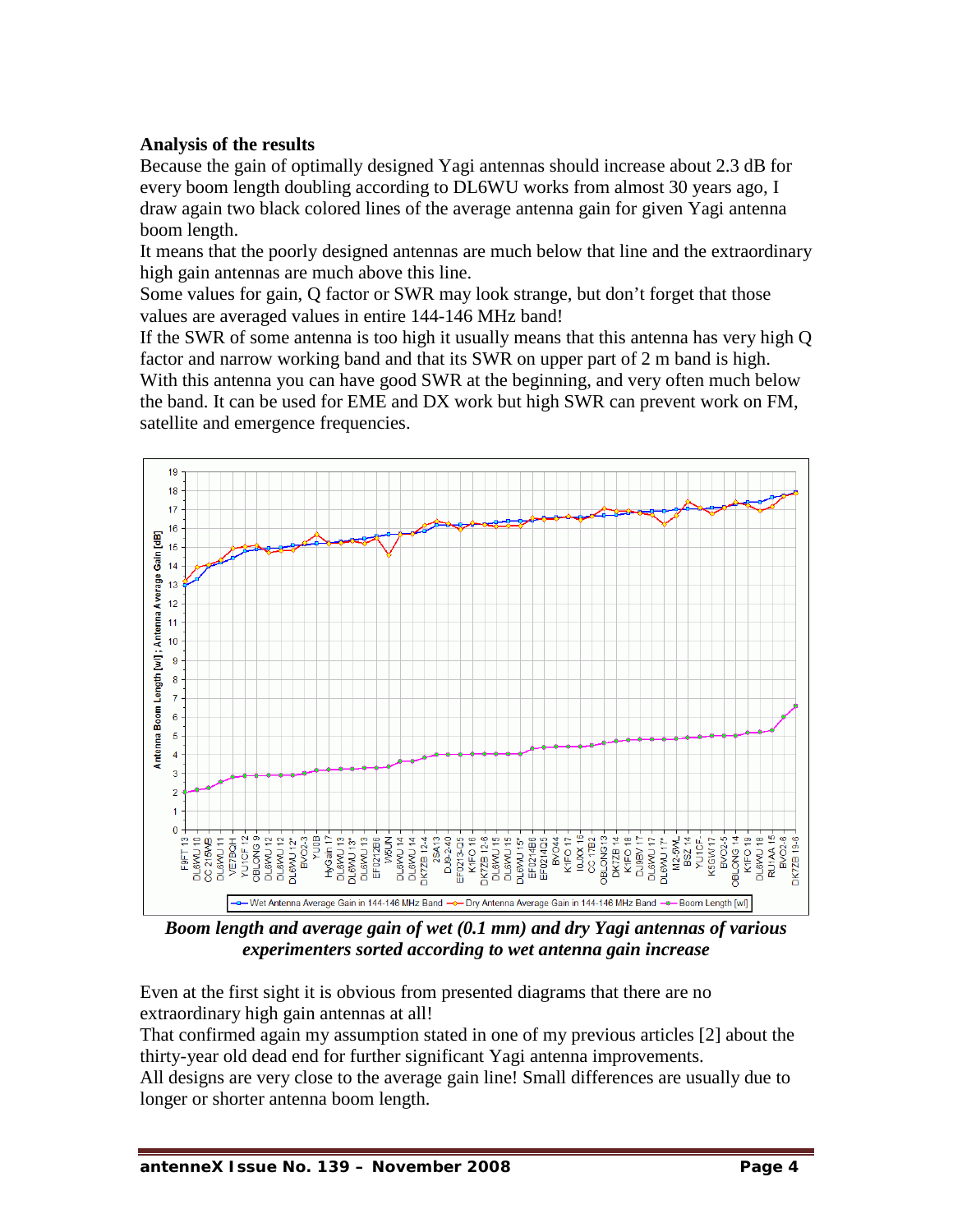There is nothing of spectacular performances which are very often advertised by many authors and manufacturers of Yagi antennas!

The tested antennas have very similar gain regardless of whether they are dry or have 0.1 mm water foam on its elements which is obvious from presented diagrams.

In the same time these antennas may have extremely different Q factor values. It is obvious that similar length Yagi antennas are much more different in Q factor than in gain!

The big difference in gain between dry and wet antennas for some antenna designs, which appeared in my previous test simulations with 0.5 mm water foam, in this new simulation disappeared!

Does it mean that all antenna designs, beside the almost same gain for same length, are also equally good and that all have the same sensitivity?

No, of course not!

The differences are just not visible, because it appeared that all antennas have enough margins to frequency where rapid drop of gain starts and, under the rain water thickness of 0.1 mm on elements, do not reach this point and gains stay more or less constant. With my previous test with the five times higher water accumulation on elements some, but not all, antennas exceeded this point and their gains dropped down very severely. It turned out that this test with five times thicker water foam than it usually is in practice was a very similar test for antennas sensitivity as the breakdown voltage test for high voltage capacitors. When we want to know which capacitor is good and can safely withstand high working voltage conditions we test it with higher than nominal working voltage. In that way we test and confirm the safe margin between capacitor's working and breakdown voltage.

Very similar test methodology is used for testing devices and equipments for work in extreme ambient temperature. All solid state devices built in military and satellite equipments must be tested in very wide temperature range working conditions in order to confirm their stable performances and low sensitivity to these test conditions even though they will most probably never work under such extreme temperatures.

In a similar way we tested antennas with higher then usual water foam thickness, checked their sensitivity and confirmed the safe margin to performances breakdown.

All antennas that didn't change their performances under so severe test conditions are surely less sensitive and have larger safe margin to performances breakdown than those antennas that changed their performances significantly.

As expected, some antennas can have even a little higher gain when they are wet than when they are dry because of moving gain characteristic to the lower frequency due to moisture and the antenna reaches the absolute maximum of the gain curve.

Of course, this is just for very thin water accumulation, because such antennas are just in front of the rapid gain drop point and, with the little higher water thickness, their gain could fall severely. It depends on the shape and width of the antenna gain curve.

The water on the elements has the effect to slow down RF propagation, similar to coaxial cables filled with plastic insulators. The velocity factor shows us how big this effect to RF propagation is. The lower velocity factor of antenna elements make them electrically longer and on the designed working frequency they behave as they work on some higher frequency.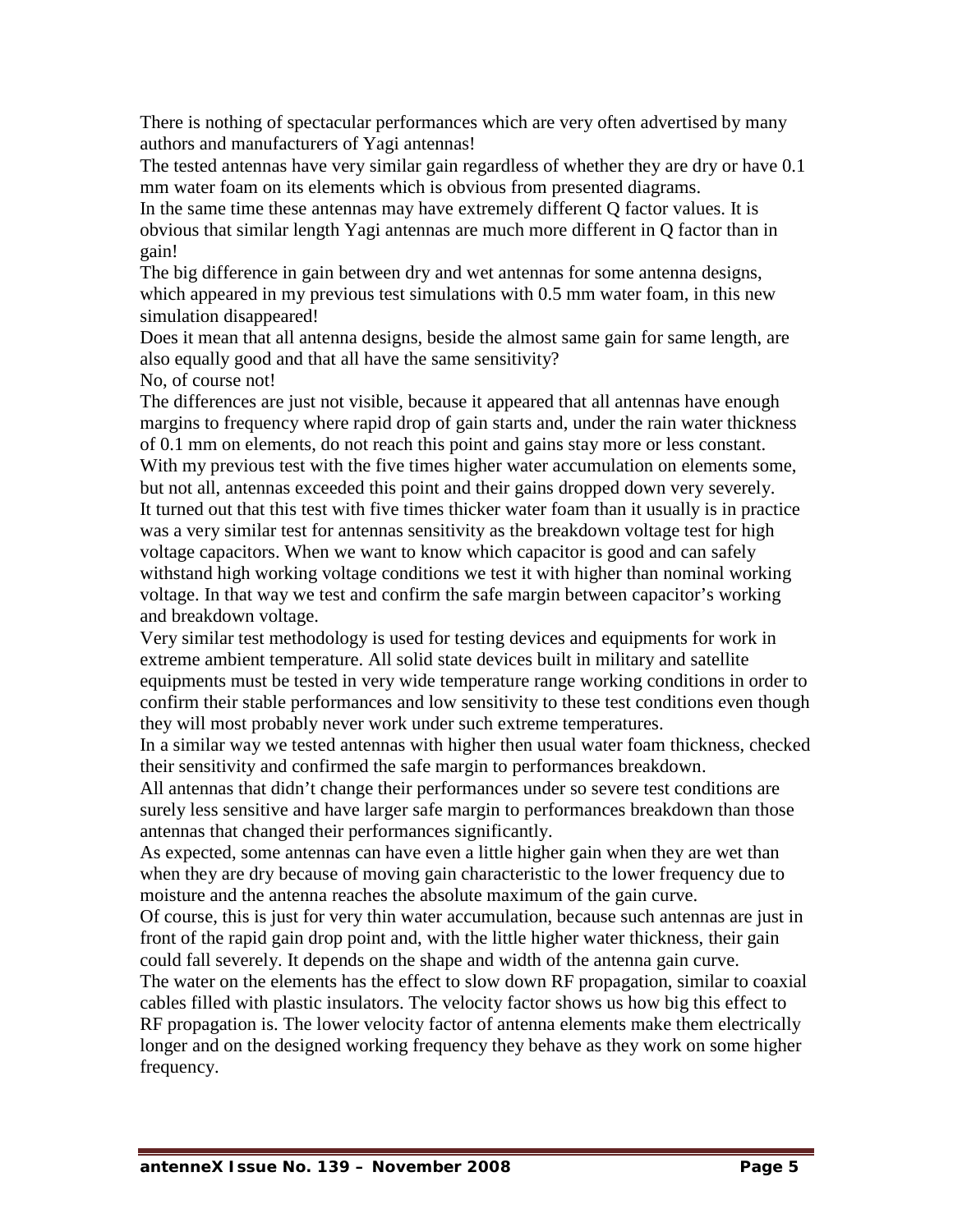Increasing of the water thickness on antenna elements shifts antenna performances lower in frequency which is equivalent to increasing of the antenna working frequency. How will the antenna behave in the wet weather conditions depends on its performances on the higher frequencies that are immediately above the antenna's working band. How low in frequency the antenna's performances will shift depends on the antenna design, the elements diameter, the water thickness on them and also on the other environmental influences to the antenna.

Where can we see sensitivity of particular antenna when it is not always visible in gain degradation under the wet weather conditions?



*Average SWR of wet (0.1 mm) and dry Yagi antennas of various experimenters sorted according to wet antenna SWR decrease*



*Average SWR of wet (0.5 mm) and dry Yagi antennas of various experimenters sorted according to wet antenna SWR decrease*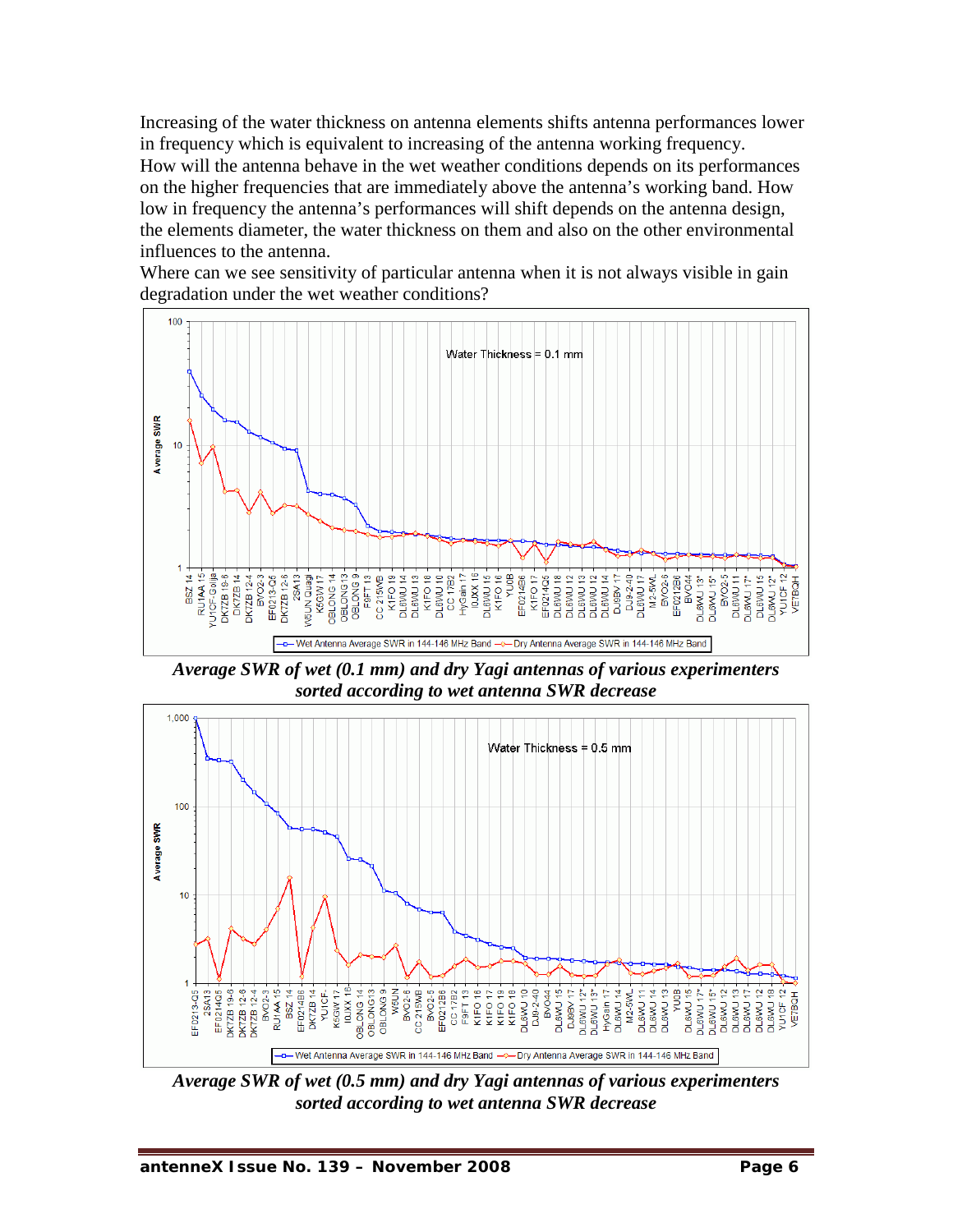

*Average Q factor of wet (0.1 mm) and dry Yagi antennas of various experimenters sorted according to wet antenna Q factor (sensitivity) decrease*



*Average Q factor of wet (0.5 mm) and dry Yagi antennas of various experimenters sorted according to wet antenna Q factor (sensitivity) decrease*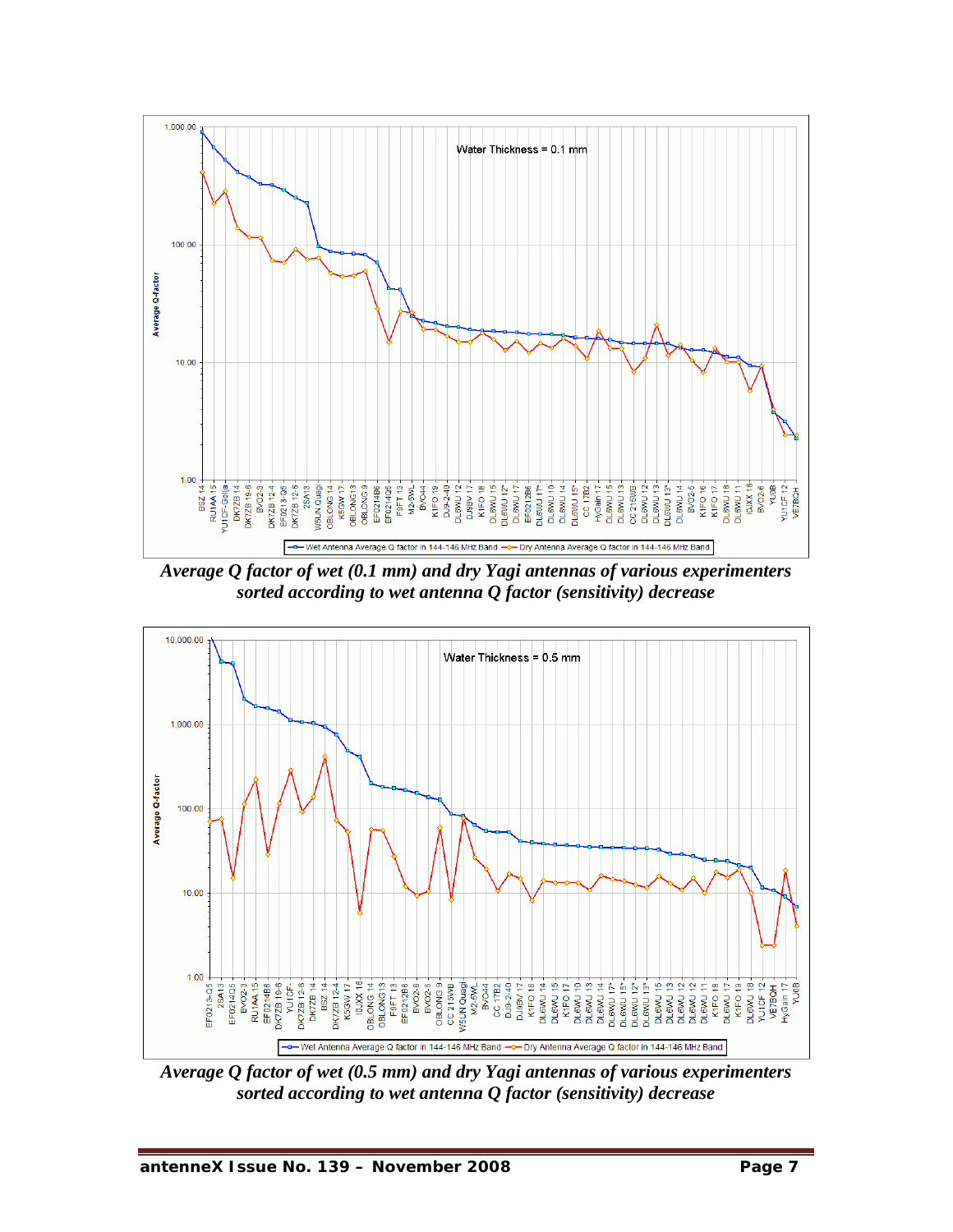#### **The wet antenna Q factor – measure of antenna sensitivity**

As I pointed out in my article [4], there are many antennas with almost identical gain but with very different Q factors.

Before you look at the Q factor of the tested antenna you can't see any difference between results when it is dry or wet. It has very similar gain, up to a few tenths of dB, and seemingly there is no way to know how it behaves in real environmental conditions and how compare it with other similar antennas in the same environment.

The antenna Q factor as a measure of antenna sensitivity is obvious as it is obvious for any other resonant structure.

But the problem with antennas is how to measure the Q factor. It's a quite difficult task. The concept of doing antenna simulation in entire working band and calculating antenna Q factor from its input impedance values looked very promising.

But just using water on antenna elements as impact factor for testing antenna sensitivity gives the missing link.

Antennas with very similar gain can have extremely different Q factors. Actually, antennas with similar boom length have much more different Q factor than gain! The antenna Q factor shows antenna tendency or susceptibility to change its performances under any environmental impact. If there are no environmental impacts

there is no realized tendency to performances change. The antennas are usually simulated in idealized free space conditions without any real environmental impact, so the Q factor of simulated dry antenna in idealized free space is just an antenna characteristic and there is only potential possibility for antenna performance change under environmental impact. This is only possible in simulations and optimizations of antennas in idealized free space environment without any real impact to antenna.

In manual optimization by "cut and try" method and measurements in practice this is not possible because the Q factor of a dry antenna and real environment around the antenna always give their effects to antenna performance.

Only in the pure virtual optimization this is not so and because of that dry antenna Q factor doesn't have any effects to antenna performance during simulations and optimizations of the antenna!

In the pure virtual optimization in an idealized environment with no impact to the antenna the antenna Q factor is never in effect and never changes performances of the antenna! Working bandwidth dependence is the only effect of Q factor to antenna performance. But in real life, manual optimization of the Q factor of the antenna and its real environment are always in effect. They always and permanently change antenna performances. Now it is obvious why computer simulated and optimized antennas are usually more critical and sensitive than manually optimized antennas in practice. Manually optimized antennas are already optimized with numerous environmental impacts that were in effect during optimization. For them, simulation under wet weather condition is a very similar situation under which they are optimized. But for "virgin" antennas which are computer optimized only under idealized free space conditions without any environmental impact, simulation under wet weather condition is difficult! That was the main reason why it was necessary to simulate antenna in non-idealized environmental conditions and put Q factor in effect to change antenna performance and show its sensitivity! That is why I decided to simulate antennas in wet weather conditions and to estimate their sensitivity according to their behavior.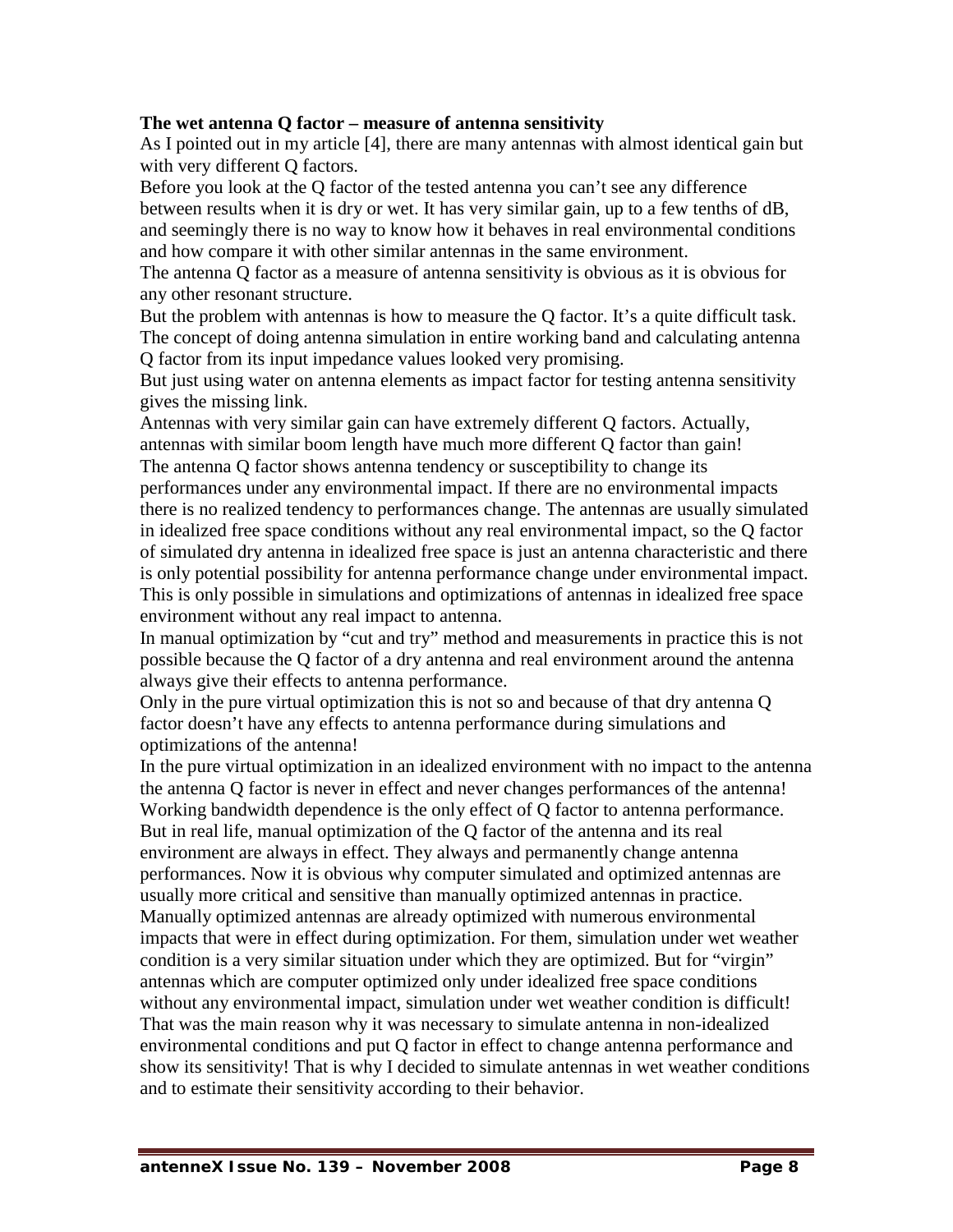When an antenna becomes wet due to high relative dielectric permittivity of water on its elements, the antenna really changes its electrical characteristics and thus changes performance. This change of electrical characteristics and performance also changes its Q factor value which is in close relationship with basic principles of antenna function. All changes of antenna function due to moist or any other environmental impact are reflected in a change of the antenna Q factor value. This changed Q factor is still a measure of an antenna tendency or susceptibility to again change its performance under any new environmental impact.

We can say that Q factor of wet antenna, or antenna, which in any other way suffers from environmental effects, is a very good indicator of antenna susceptibility to change its performance due to such effect. Because of that we can use the wet antenna Q factor as a measure of antenna sensitivity to the environmental influences in practice if we relate it to other antennas under the same conditions.

Of course, we can use many other methods to simulate environmental influences to the antenna. The close proximity of other resonant and non resonant antennas, a large tower and other support constructions and structures etc., can also give us the ability to calculate Q factor. Also, according to obtained results and comparisons with results of other similar antennas in the same environmental conditions help to estimate the antenna sensitivity.

On the presented diagrams we can see all simulated antennas which are sorted according to wet antenna Q factor and SWR in descending order. There are two simulations, one for water foam thickness of 0.5 mm and other for 0.1 mm.

The diagram of wet antenna Q factor in descending order distinguished all antennas to the more sensitive (on the left hand) and to the more tolerant (on the right hand).

As can be seen from both simulation diagrams, most antennas didn't change their position too much. This was expected because the antenna positions in both tests show the antenna sensitivity which does not depend on water thickness but on their design and construction!

The absolute performance degradation of certain antennas depends on both water thickness and antenna Q factor. When water thickness is same for all tested antennas then the **relative** degradation of performances to the other similar antennas depends only on the antenna Q factor and it is the measure of antenna sensitivity! So, the antenna sensitivity is a **relative value** and shows relation between performances of similar antennas under the same water thickness conditions and thus it does not depend on the water thickness itself. Some small changes in antenna positions in the two tests show that some behaviors of certain antennas stayed hidden under smaller water thickness test.

## **Conclusion**

From everything presented in this series of articles [1, 2, 3, 4, 5 and 6] we can conclude that:

1. There is no new high gain Yagi antenna which would be considered as a significant breakthrough in Yagi antenna performances. All antennas, those thirtyyears old and the newly designed have very similar gain performances and maximum gain difference between the same boom lengths antennas is only about 0.5 dB. This negligible improvement is usually paid by sacrificing some other important performance, most often the Q factor, i.e., the antenna sensitivity,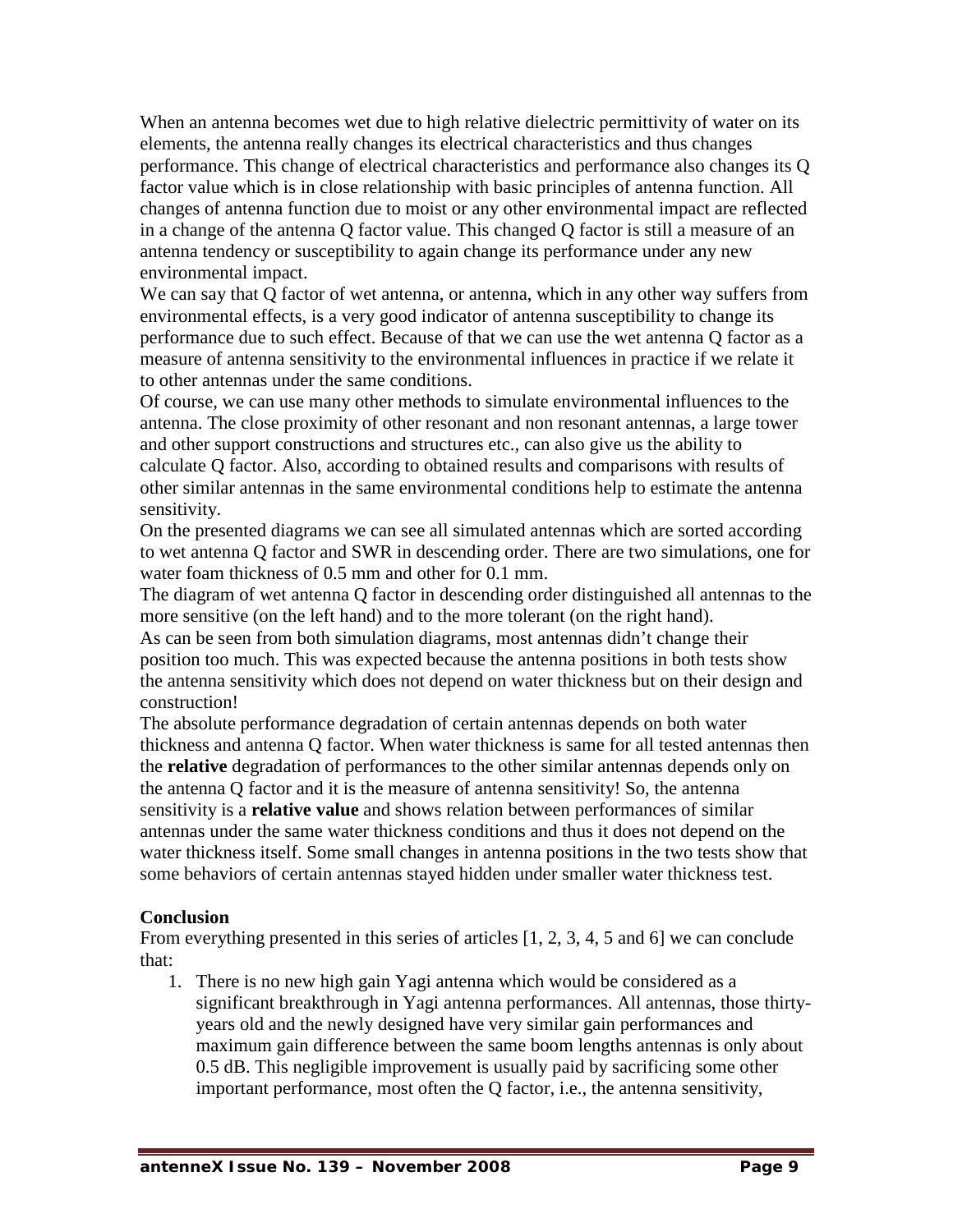because it is not directly noticeable and measurable. Presented diagrams clearly confirm this claim. As can be seen on the presented diagrams there are no two or more antennas with same boom length but with a gain which differs more than about 0.5 dB and that this is not paid by higher Q factor. **It is clearly confirmed that improving of Yagi antenna performances is thirty-year old dead end effort!**

- **2.** The antenna sensitivity is proportional to the Q factor of the antenna situated in real environment with real effects and shows antenna performance degradation relative to other antennas under the same environmental effects. By using the moisture as an environmental impact to the antennas in order to provoke some effects to their performances, and by comparing these effects in order to estimate their sensitivity, this assertion can be confirmed. This is only one of many other possibilities to make effects to the antenna by some environmental impact and to simulate the antenna response to these effects. The performance degradation of some, but not all, antennas shows clearly that there is big difference between them in their behavior under the same environmental conditions! This clearly points out a different sensitivity of tested antennas to the environmental impacts. Excellent correlation between antenna performances degradation and Q factor values are obvious on presented diagrams. The simulation test with five times thicker water foam on elements gives similar antenna results but more pronounced results than the simulation test with more real water thickness of 0.1 mm. These pronounced results show some antenna behaviors which remained hidden for test with 0.1 mm of the water foam thickness. With very small thickness of water, or for dry antennas in idealized free space environment, it is not possible to get the difference in performance to clearly separate sensitive from tolerant antennas due to absence of the environmental and the antenna Q factor effects. It is analogous to any research testing which is conducted in more extreme conditions than normal working ones to check and confirm a safe margin to point where the breakdown of performance starts. **As is expected: more sensitive antennas stay more sensitive and less sensitive antennas stay less sensitive in both tests!**
- 3. The computer optimization of antennas gives usually very narrow, sensitive and critical design results unless the designer takes measures to avoid falling into this trap. The computer optimization process gives results as the unique set of Yagi antenna dimensions which best satisfy optimization goals, but it does not optimize antenna performance over wider statistical distribution of antenna dimensions and various environmental effects. Lack of statistical or yield analysis of today's popular antenna simulation and optimization programs emphasizes this problem. As a result we usually get more narrow and critical specific antenna designs.
- 4. Sacrificing antenna sensitivity or other performance in order to improve antenna noise temperature on VHF does not have any justification due to high noise temperature of the sky on VHF frequencies. This is clearly shown in my article [6] where from presented calculations and diagrams it is obvious that increasing in signal to noise ratio S/N for antennas of the same length (and gain) but with "lower" noise temperature on VHF does not give anything more than marginal improvement in S/N ratio, and it is true even if the antenna location is very quiet! Even for 2m EME work this lower antenna noise temperature does not produce a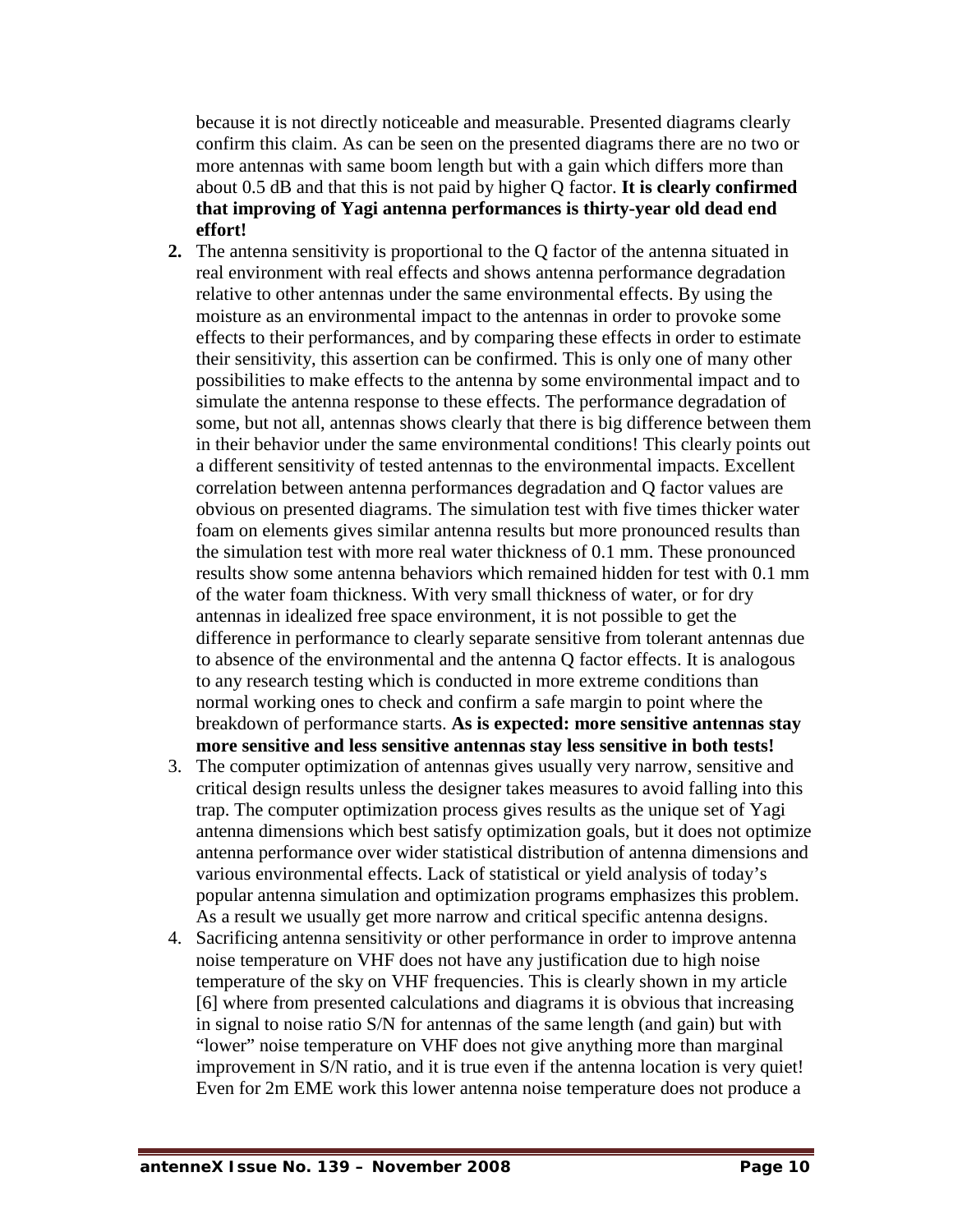very big difference in S/N ratio even though antennas are situated in rural, quiet locations. It can be said that on VHF bands there are no "Low Noise Antennas" due to the impossibility of the realization of low receiving noise because of high noise temperature of the ground and sky on these frequencies. This is clearly visible from sky noise maps which are presented in this article. By easy calculation of sky area where the antenna beam commonly spreads over the sky, it can be shown that average sky noise temperature that the antenna "sees" is usually much higher than ground noise temperature. So, an elevated antenna usually does not have lower noise temperature than one not elevated! **In the conditions where the sky and the ground noise temperatures are very similar the antenna radiation (and receiving) diagram does not influence antenna noise temperature very much because the antenna noise temperature is much more characteristic of the environment than of the antenna itself.** Taking the absolute minimum of the sky noise (which is available from only one very small part of the sky) as the average sky noise which the antenna always will see when it is randomly pointed anywhere in the sky gives only the illusion that we will get lower noise contribution in received S/N ratio and thus improve receiving performances. The "Low Noise Antennas" have its full meaning only at the frequencies where the average sky noise is much less then ground noise. For instance, on the 23cm band, the sky noise is only a few percent of ground and urban noise and here the low noise antenna can give its full contribution to higher S/N ratio! **-30-**

### **References**

1. Dragoslav Dobričić, YU1AW, **Yagi Antenna Design Sensitivity**, *antenneX*, October 2008, Issue No. 138. 2. Dragoslav Dobričić, YU1AW, **Yagi Antenna Improvement Thirty-Year Old Dead End?**, *antenneX*, September 2008. Issue No. 137. 3. Dragoslav Dobričić, YU1AW, **Performances of Wet Yagi Antennas**, *antenneX*, August 2008, Issue No. 136. 4. Dragoslav Dobričić, YU1AW, **Yagi Antenna Q factor**, *antenneX*, July 2008, Issue No. 135. 5. Dragoslav Dobričić, YU1AW, **Wet Antennas**, *antenneX*, June 2008, Issue No. 134. 6. Dragoslav Dobričić, YU1AW, **VHF Antenna Noise Temperature**, *antenneX*, April 2008, Issue No. 132.

## **BRIEF BIOGRAPHY OF THE AUTHOR**

**Dragoslav Dobričić, YU1AW**, is a retired electronic engineer and worked for 40 years in Radio Television Belgrade on installing, maintaining and servicing radio and television transmitters, microwave links, TV and FM repeaters and antennas. At the end of his career, he mostly